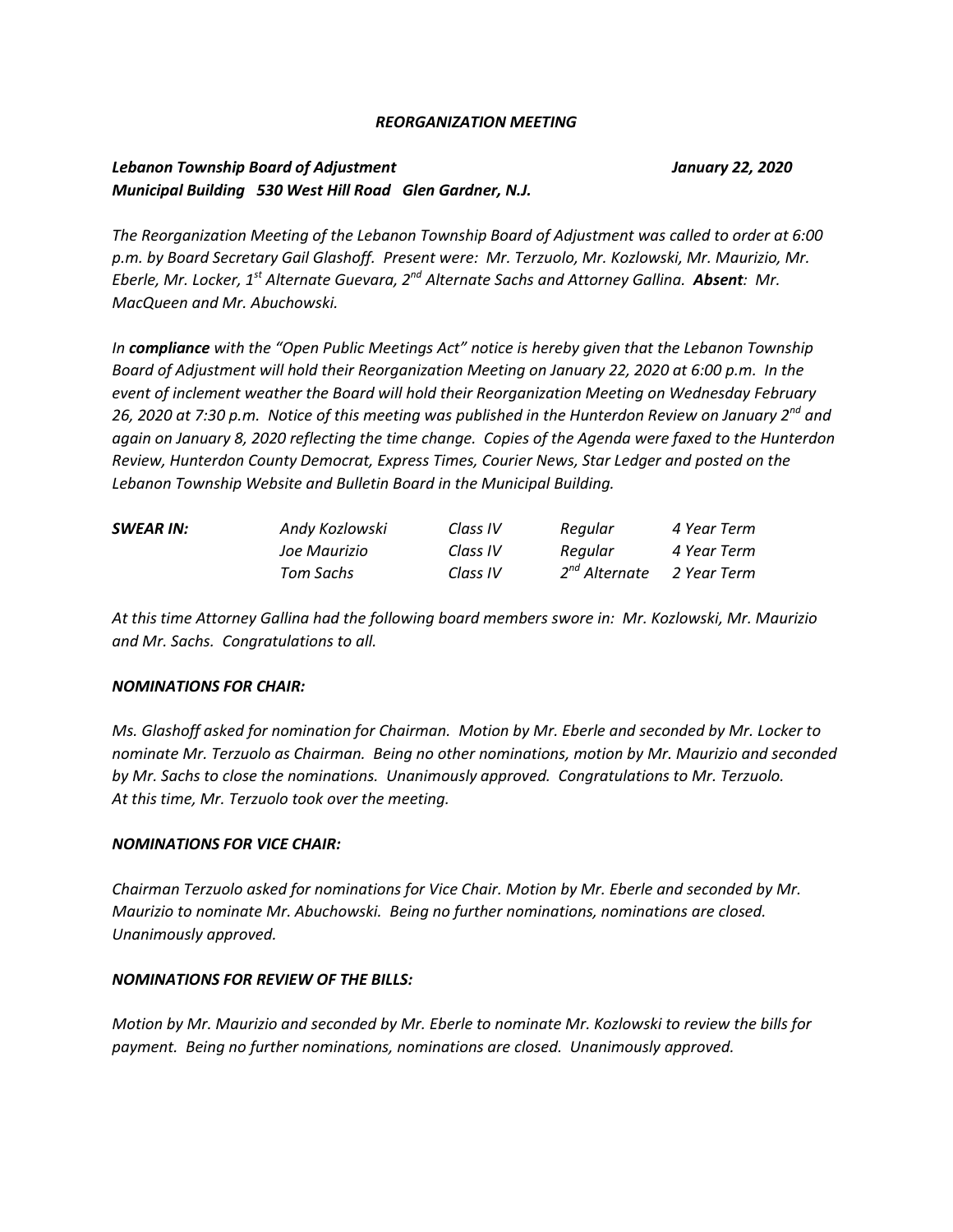# *Lebanon Township Board of Adjustment Reorganization Meeting January 22, 2020 Page 2*

### *NOMINATIONS FOR ASSISTANT TO REVIEW THE BILLS:*

*Motion by Mr. Kozlowski and seconded by Mr. Eberle to nominate Mr. Maurizio as the assistant to review the bills. Being no further nominations, nominations are closed. Unanimously approved.*

#### *APPOINTMENTS:*

- *a. John Gallina, Esq,*
- *b. James Kyle, PP*
- *c. Stephen Risse, Engr.*
- *d. Gail W. Glashoff, Board Secretary*
- *e. Court Stenographer*
- *f. Guy Wilson, Esq. (Alternate Attorney)*

*Motion by Mr. Kozlowski and seconded by Mr. Sachs to appoint all of the above a thru f. Unanimously approved.*

#### *ADOPT RESOLUTIONS:*

*a. Authorizing Agreement for Professionals Services*

*Ms. Glashoff reviewed the agreement for professional services. Motion by Mr. Maurizio and seconded by Mr. Kozlowski to adopt the resolutions for professional services. Unanimously approved.*

*b. Annual Notice Schedule 2020*

*Ms. Glashoff reviewed for the board notice schedule for 2020 with a change for the November meeting date. Instead of the first Thursday in November the meeting will be on the 2nd Thursday in November. Motion by Mr. Kozlowski and seconded by Mr. Eberle adopt the Annual Notice Schedule 2020 as amended. Unanimously approved.*

#### *ADOPT RESOLUTION FOR PROFESSIONALS ON PAY TO PLAY:*

*Motion by Mr. Kozlowski and seconded by Mr. Locker to adopt the resolution for professionals on pay to play. Unanimously approved.*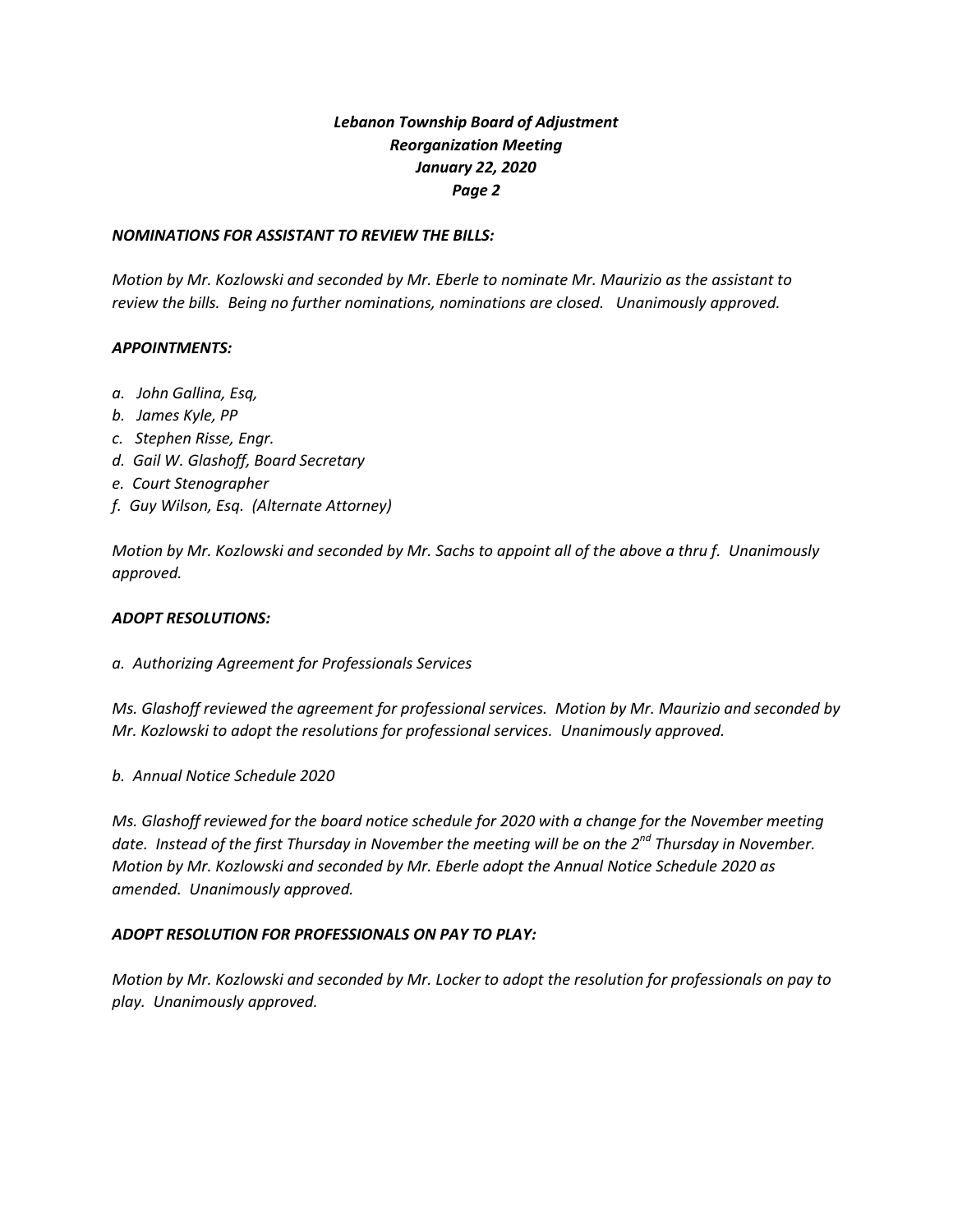# *Lebanon Township Board of Adjustment Reorganization Meeting January 22, 2020 Page 3*

### *ADOPT PROFESSIONAL CONTRACTS:*

- *a. John Gallina, Esq.*
- *b. James Kyle, PP*
- *c. Stephen Risse, Engr. (Bayer/Risse Engrs.)*
- *d. Guy Wilson, Esq. (Alternate Attorney)*

*Ms. Glashoff reviewed for the board each contract submitted by the board's professionals. Ms. Glashoff informed the board that the hourly rates have not increased, they are the same*  as last year. Motion by Mr. Eberle and seconded by Mr. Kozlowski to adopt all the professional *contracts as presented. Unanimously approved.*

## *APPOINT APPLICATION REVIEW COMMITTEE 2020: 2019-Bruce, John, Andy & Alternate-Wayne*

*After a brief discussion, last year's committee will stay the same for 2020. Motion by Mr. Maurizio and seconded by Ms. Guevara to approve the review committee as presented. Unanimously approved.*

| <b>PRESENTATION OF MINUTES:</b> | November 7, 2019 | <b>Regular Minutes</b> |
|---------------------------------|------------------|------------------------|
|                                 |                  |                        |

*Motion by Mr. Kozlowski and seconded by Mr. Locker to approve the minutes as presented. Unanimously approved.*

*EXTENSION OF TIME: Extend from January 22, 2020 to March 22, 2020 per letter from Attorney Lanza*

*a. Gil Levy Block #16 Lot #24 6 Twin Pines Lane Califon, N.J.*

*Ms. Glashoff informed the board that she had been contacted just recently by Attorney Lanza's office and that Mr. Levy was able to get all his approvals and C.O. before the deadline. The extension of time is not needed.*

*ITEM FOR DISCUSSION: a. 2020 Final Budget*

*Motion by Mr. Locker and seconded by Mr. Sachs to approve the final budget and to send the board's request on to the Township Committee. Unanimously approved.*

## *PRESENTATION OF BILLS:*

*a. James Kyle, PP \$435.00 – Attend 3 ZBA Meetings*